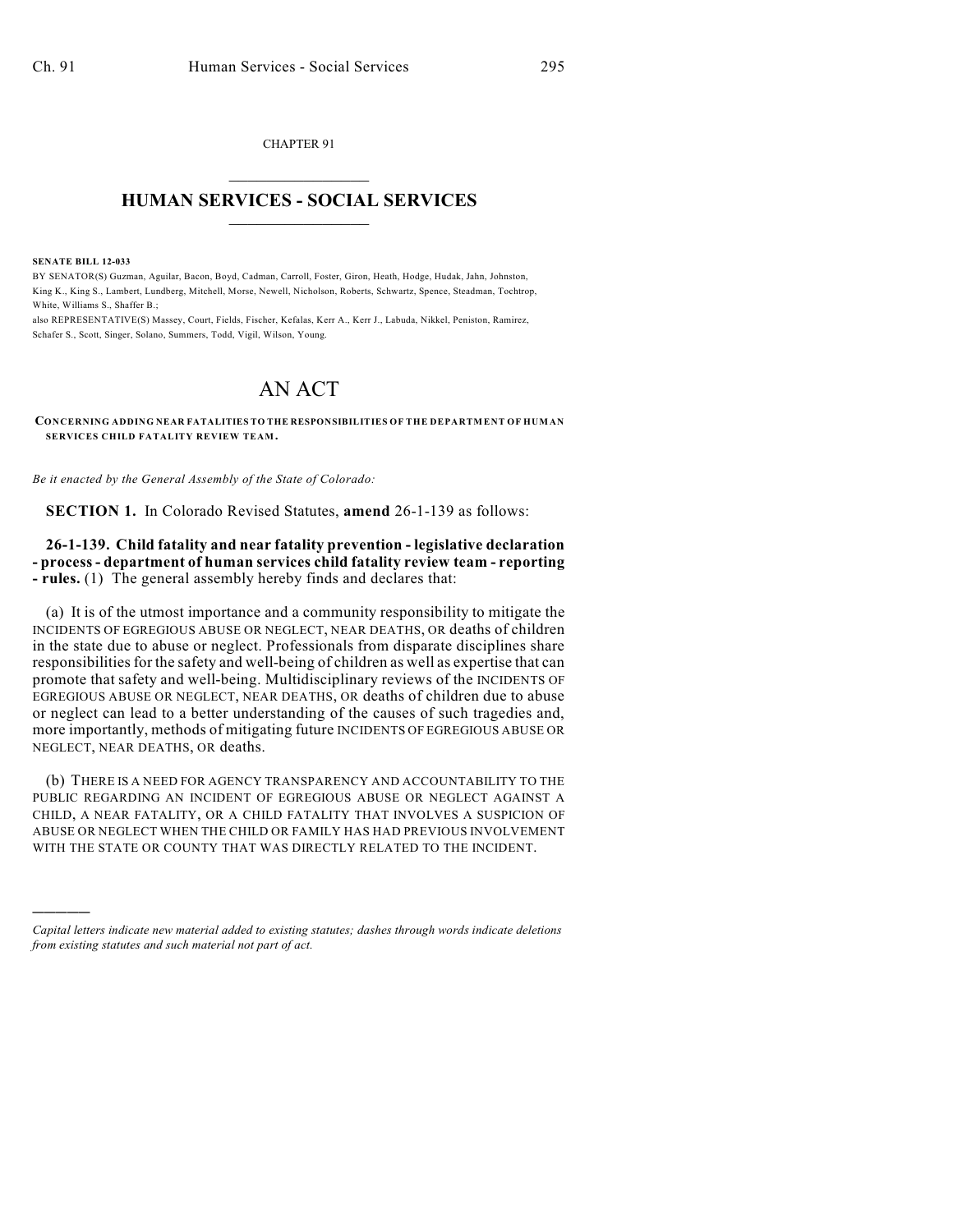$(b)$  (c) There is a need for a multidisciplinary team to conduct in-depth case reviews after a AN INCIDENT OF EGREGIOUS ABUSE OR NEGLECT AGAINST A CHILD, A NEAR FATALITY, OR A child fatality that involves a suspicion of abuse or neglect and where WHEN the child or family has had previous involvement, that was directly related to the INCIDENT OF EGREGIOUS ABUSE OR NEGLECT AGAINST A CHILD, NEAR FATALITY, OR fatality, with a county department within two years prior to the fatality INCIDENT. The multidisciplinary review would complement that of the review conducted by the Colorado state child fatality prevention review team in the department of public health and environment pursuant to article 20.5 of title 25, C.R.S. The goal of the multidisciplinary review shall not be to affix blame, but rather to improve understanding of why the INCIDENTS OF EGREGIOUS ABUSE OR NEGLECT AGAINST A CHILD, NEAR FATALITIES, OR fatalities occur and develop recommendations for mitigation of future INCIDENTS OF EGREGIOUS ABUSE OR NEGLECT AGAINST A CHILD, NEAR FATALITIES, OR fatalities.

 $\overrightarrow{c}$  (d) It is the intent of the general assembly to codify the department of human services child fatality review team as well as modify certain aspects of its processes to promote an understanding of the causes of each child's death OR NEAR DEATH INCIDENT due to abuse or neglect, identify systemic deficiencies in the delivery of services and supports to children and families, and recommend changes to help mitigate future INCIDENTS OF EGREGIOUS ABUSE OR NEGLECT AGAINST A CHILD, NEAR FATALITIES, OR child deaths.

(e) IT IS FURTHER THE INTENT OF THE GENERAL ASSEMBLY TO COMPLY WITH THE FEDERAL "CHILD ABUSE PREVENTION AND TREATMENT ACT", 42 U.S.C. SEC. 5101 ET SEQ., WHICH REQUIRES STATES TO ALLOW FOR PUBLIC DISCLOSURE OF THE FINDINGS OR INFORMATION ABOUT A CASE OF CHILD ABUSE OR NEGLECT THAT RESULTED IN A CHILD FATALITY OR NEAR FATALITY.

(2) As used in this section, unless the context otherwise requires:

(a) "INCIDENT OF EGREGIOUS ABUSE OR NEGLECT" MEANS AN INCIDENT OF SUSPECTED ABUSE OR NEGLECT INVOLVING SIGNIFICANT VIOLENCE, TORTURE, USE OF CRUEL RESTRAINTS, OR OTHER SIMILAR, AGGRAVATED CIRCUMSTANCES THAT MAY BE FURTHER DEFINED IN RULES PROMULGATED BY THE STATE DEPARTMENT PURSUANT TO THIS SECTION.

(b) "NEAR FATALITY" MEANS A CASE IN WHICH A PHYSICIAN DETERMINES THAT A CHILD IS IN SERIOUS, CRITICAL, OR LIFE-THREATENING CONDITION AS THE RESULT OF SICKNESS OR INJURY CAUSED BY SUSPECTED ABUSE, NEGLECT, OR MALTREATMENT.

 $(a)$  (c) "Previous involvement" means a situation in which the county department has received a referral, responded to a report, opened an assessment, provided services, or opened a case in the Colorado TRAILS system; except that the following situations shall not be considered to be "previous involvement":

(I) The situation did not involve abuse or neglect;

(II) The situation occurred when the parent was seventeen years of age or younger and before he or she was the parent of the deceased child; or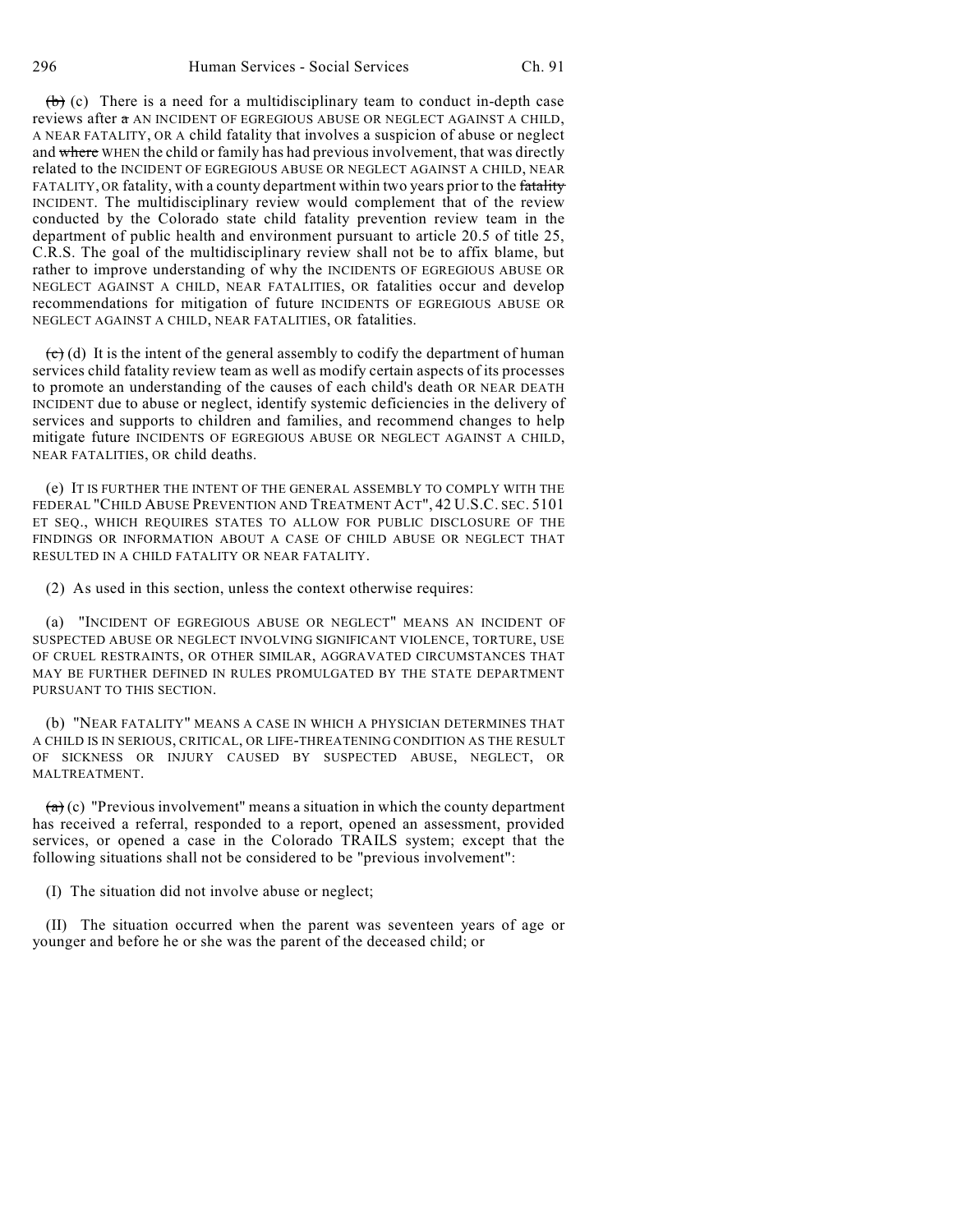(III) The situation occurred with a different family composition and a different alleged perpetrator.

(b) (d) "Suspicious fatality OR NEAR FATALITY" means a fatality OR NEAR FATALITY that is more likely than not to have been caused by abuse or neglect.

 $\overline{(c)}$  (e) "Team" means the department of human services child fatality review team established in rules promulgated pursuant to section 26-1-111 and codified pursuant to subsection (3) of this section.

(3) There is hereby established in the state department the department of human services child fatality review team. The team shall have the following objectives:

(a) To assess the records of each case in which a suspicious INCIDENT OF EGREGIOUS ABUSE OR NEGLECT AGAINST A CHILD, NEAR FATALITY, OR child fatality occurred and the child or family had previousinvolvement with a county department that was directly related to the INCIDENT OF EGREGIOUS ABUSE OR NEGLECT AGAINST A CHILD, NEAR FATALITY, OR fatality within two years prior to the INCIDENT OF EGREGIOUS ABUSE OR NEGLECT AGAINST A CHILD, NEAR FATALITY, OR fatality;

(b) To understand the causes of the reviewed INCIDENTS OF EGREGIOUS ABUSE OR NEGLECT AGAINST A CHILD, NEAR FATALITIES, OR child fatalities;

(c) To identify any gaps or deficiencies that may exist in the delivery of services to children and their families by public agencies that are designed to mitigate future child abuse, neglect, or death; and

(d) To make recommendations for changes to laws, rules, and policies that will support the safe and healthy development of Colorado's children.

(4) The team shall have the following duties:

(a) To review the circumstances around the INCIDENT OF EGREGIOUS ABUSE OR NEGLECT AGAINST A CHILD, NEAR FATALITY, OR child fatality;

(b) To review the services provided to the child, the child's family, and the perpetrator by the county department for any county with which the family has had previousinvolvement that was directly related to the INCIDENT OF EGREGIOUS ABUSE OR NEGLECT AGAINST A CHILD, NEAR FATALITY, OR fatality in the two years prior to the INCIDENT OF EGREGIOUS ABUSE OR NEGLECT AGAINST A CHILD, NEAR FATALITY, OR fatality;

(c) To review records and interview individuals, as deemed necessary and not otherwise prohibited by law, involved with or having knowledge of the facts of the case or INCIDENT OF EGREGIOUS ABUSE OR NEGLECT AGAINST A CHILD, NEAR FATALITY, OR fatality, including but not limited to all other state and local agencies having previous involvement with the child or family that was directly related to the INCIDENT OF EGREGIOUS ABUSE OR NEGLECT AGAINST A CHILD, NEAR FATALITY, OR fatality within two years prior to the INCIDENT OF EGREGIOUS ABUSE OR NEGLECT AGAINST A CHILD, NEAR FATALITY, OR fatality;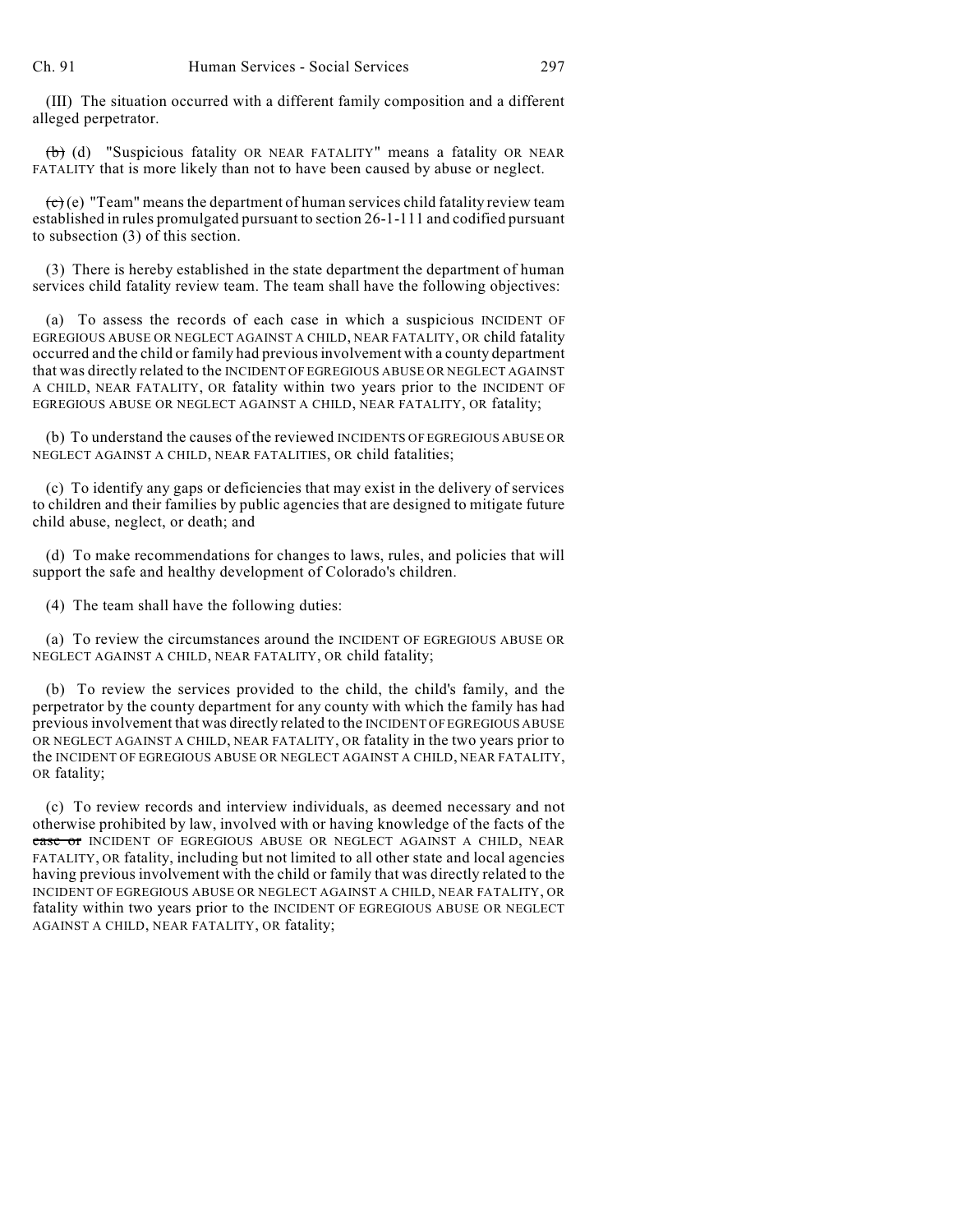(d) To review the county department's compliance with statutes, regulations, and relevant policies and procedures that are directly related to the INCIDENT OF EGREGIOUS ABUSE OR NEGLECT AGAINST A CHILD, NEAR FATALITY, OR fatality;

(e) To identify strengths and best practices of service delivery to the child and the child's family;

(f) To identify factors that may have contributed to conditions leading to the INCIDENT OF EGREGIOUS ABUSE OR NEGLECT AGAINST A CHILD, NEAR FATALITY, OR fatality, including, but not limited to, lack of or unsafe housing, family and social supports, educational life, physical health, emotional and psychological health, and other safety, crisis, and cultural or ethnic issues;

(g) To review supports and services provided to siblings, family members, and agency staff after the INCIDENT OF EGREGIOUS ABUSE OR NEGLECT AGAINST A CHILD, NEAR FATALITY, OR fatality;

(h) To identify the quality and sufficiency of coordination between state and local agencies;

(i) To develop and distribute the following reports, the content of which shall be determined by rules promulgated by the state department pursuant to subsection (7) of this section:

(I) On or before April 30, 2013, and each April 30 thereafter, an annual child fatality AND NEAR FATALITY review report, absent confidential information, summarizing the child fatality reviews REQUIRED BY SUBSECTION (5) OF THIS SECTION conducted by the team during the previous year. The team shall post the annual child fatality AND NEAR FATALITY review report on the state department's web site and distribute it to the Colorado state child fatality prevention review team established in the department of public health and environment pursuant to section 25-20.5-406, C.R.S., the governor, the health and human services committee of the senate, and the health and environment committee of the house of representatives, or any successor committees. The annual child fatality AND NEAR FATALITY review report shall be prepared within existing resources.

(II) The final confidential, case-specific child fatality review report required pursuant to subsection (5) of this section FOR EACH CHILD FATALITY, NEAR FATALITY, OR INCIDENT OF EGREGIOUS ABUSE OR NEGLECT. The final confidential, case-specific child fatality review report shall be submitted to the Colorado state child fatality prevention review team established in the department of public health and environment pursuant to section 25-20.5-406, C.R.S.

(III) A case-specific executive summary, absent confidential information, of each INCIDENT OF EGREGIOUS ABUSE OR NEGLECT AGAINST A CHILD, NEAR FATALITY, OR child fatality reviewed. The team shall post the case-specific executive summary on the state department's web site.

 $(5)$  (a) Each county department shall report to the state department any suspicious INCIDENT OF EGREGIOUS ABUSE OR NEGLECT AGAINST A CHILD, NEAR FATALITY, OR fatality of a child within twenty-four hours of the INCIDENT OF EGREGIOUS ABUSE OR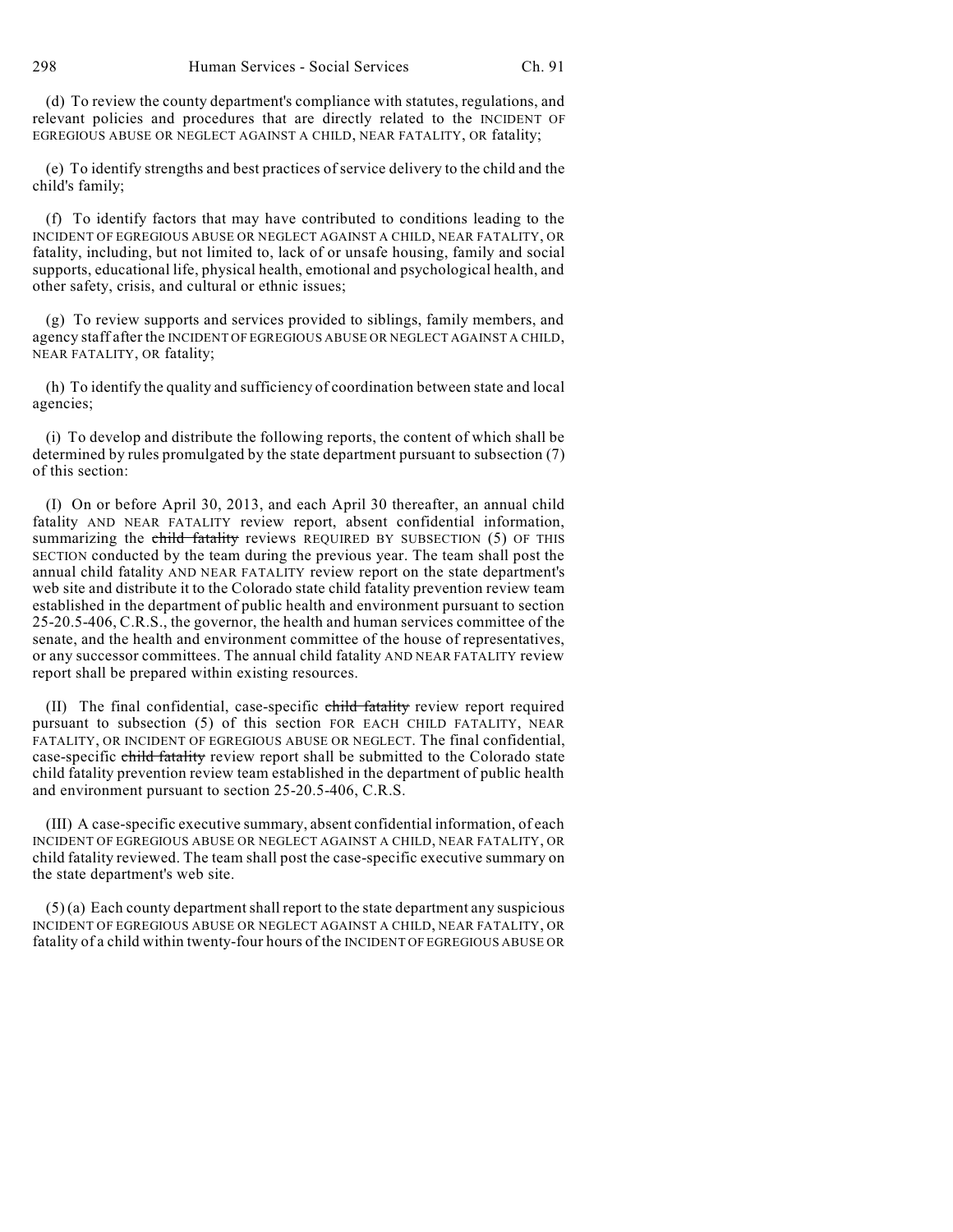NEGLECT AGAINST A CHILD, NEAR FATALITY, OR fatality. If the county department has had previous involvement that was directly related to the INCIDENT OF EGREGIOUS ABUSE OR NEGLECT AGAINST A CHILD, NEAR FATALITY, OR child fatality within two years prior to the INCIDENT OF EGREGIOUS ABUSE OR NEGLECT AGAINST A CHILD, NEAR FATALITY, OR fatality, the county department shall provide the state department with all relevant reports and documentation regarding its previous involvement with the child within sixty calendar days after the INCIDENT OF EGREGIOUS ABUSE OR NEGLECT AGAINST A CHILD, NEAR FATALITY, OR fatality. The state department may grant, at its discretion, an extension to a county department for delays outside of the county department's control regarding the receipt of all relevant reports and information critical to an effective fatality review, including but not limited to the final autopsy and law enforcement reports, until such documents can be made available for review by the team.

(b) WITHIN THREE BUSINESS DAYS AFTER RECEIVING THE INFORMATION PROVIDED UNDER PARAGRAPH (a) OF THIS SUBSECTION (5), THE DEPARTMENT SHALL DISCLOSE TO THE PUBLIC THAT INFORMATION HAS BEEN RECEIVED, WHETHER THE DEPARTMENT IS CONDUCTING A REVIEW OF THE INCIDENT, WHETHER THE CHILD WAS IN HIS OR HER OWN HOME OR IN FOSTER CARE, AS DEFINED IN SECTION 19-1-103 (51.3),C.R.S., AND THE CHILD'S GENDER AND AGE.THE DEPARTMENT MAY DISCLOSE THE SCOPE OF THE REVIEW.

 $(b)$  (c) The fatality review shall be completed and the TEAM SHALL COMPLETE ITS REVIEW OF EACH INCIDENT OF EGREGIOUS ABUSE OR NEGLECT, NEAR FATALITY, OR FATALITY, draft A confidential, case-specific child fatality review report prepared and submitted SUBMIT THE DRAFT REPORT to any county department with previous involvement within one hundred twenty calendar days after all necessary information is available to initiate review THIRTY CALENDAR DAYS AFTER THE REVIEW TEAM MEETING. Any county department with previous involvement shall have thirty calendar days after the completion of the draft confidential, case-specific child fatality review report to review the draft confidential, case-specific child fatality review report and provide a written response to be included in the final confidential, case-specific child fatality review report. A confidential, case-specific child fatality review report shall be finalized and submitted pursuant to paragraph  $(d)$  (e) of this subsection (5) no more than thirty calendar days after the county department's response is received by the team or upon confirmation in writing from the county department that a written response will not be provided.

 $\left(\mathbf{c}\right)$  (d) The proceedings, records, opinions, and deliberations of the department of human services child fatality review team shall be privileged and shall not be subject to discovery, subpoena, or introduction into evidence in any civil action in any manner that would directly or indirectly identify specific persons or cases reviewed by the state department or county department. Nothing in this paragraph  $\overline{(e)}$  (d) shall be construed to restrict or limit the right to discover or use in any civil action any evidence that is discoverable independent of the proceedings of the department of human services child fatality review team.

 $(d)$  (e) The final confidential, case-specific child fatality review report shall be provided to the executive director, the director for any county or community agency referenced in the report, the county commissioners of any county department with previous involvement, the legislative members of the team appointed pursuant to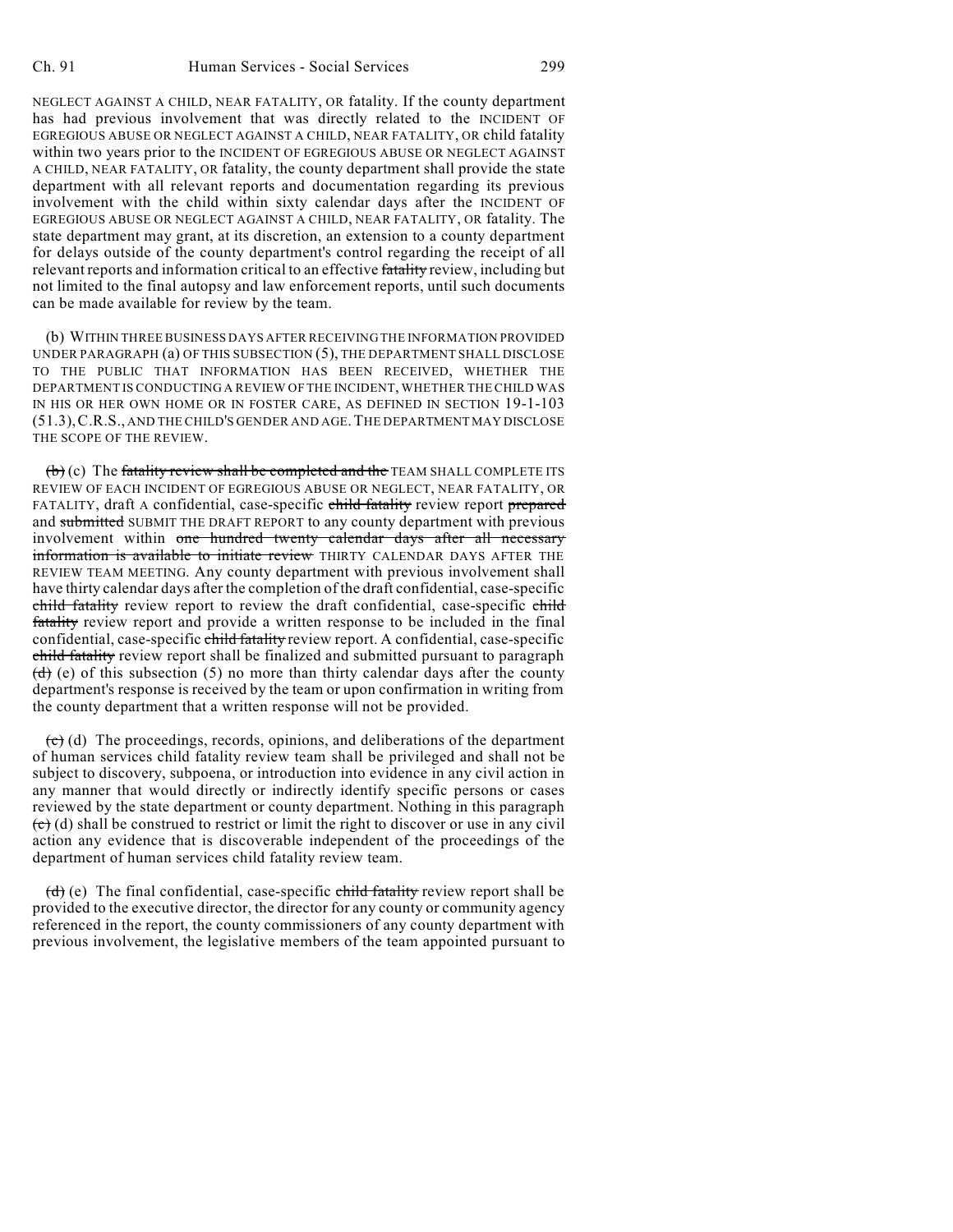paragraph (f) of subsection (6) of this section, and the department of public health and environment.

 $(e)$  (f) The state department shall post on its web site, WITHIN SEVEN BUSINESS DAYS AFTER THE REPORT'S FINALIZATION, a case-specific executive summary of the final confidential, case-specific child fatality review report, absent confidential information AS DESCRIBED IN PARAGRAPH (i) OF THIS SUBSECTION (5), of each INCIDENT OF EGREGIOUS ABUSE OR NEGLECT AGAINST A CHILD, NEAR FATALITY, OR child fatality reviewed pursuant to this section.

(g) THE CASE-SPECIFIC EXECUTIVE SUMMARY FOR A CHILD WHO WAS IN HIS OR HER OWN HOME AT THE TIME OF THE INCIDENT SHALL INCLUDE:

(I) THE AGE AND GENDER OF THE CHILD AND A DESCRIPTION OF THE CHILD'S FAMILY;

(II) A STATEMENT OF WHETHER ANY CHILD WELFARE SERVICES, AS DEFINED IN SECTION 26-5-101 (3), WERE BEING PROVIDED TO THE CHILD, ANY MEMBER OF THE CHILD'S FAMILY, OR THE PERSON SUSPECTED OF THE ABUSE OR NEGLECT;

(III) THE DATE OF THE LAST CONTACT BETWEEN THE AGENCY PROVIDING ANY CHILD WELFARE SERVICE AND THE CHILD, THE CHILD'S FAMILY, OR THE PERSON SUSPECTED OF THE ABUSE OR NEGLECT; AND

(IV) ANY OTHER INFORMATION REQUIRED BY RULES PROMULGATED BY THE STATE DEPARTMENT PURSUANT TO SUBSECTION (7) OF THIS SECTION.

(h) THE CASE-SPECIFIC EXECUTIVE SUMMARY FOR A CHILD WHO WAS IN FOSTER CARE, AS DEFINED IN SECTION 19-1-103 (51.3),C.R.S., AT THE TIME OF THE INCIDENT SHALL INCLUDE:

(I) THE AGE, GENDER, AND RACE OR ETHNICITY OF THE CHILD;

(II) A DESCRIPTION OF THE FOSTER CARE PLACEMENT;

(III) THE LICENSING HISTORY OF THE FOSTER CARE PLACEMENT; AND

(IV) ANY OTHER INFORMATION REQUIRED BY RULES PROMULGATED BY THE STATE DEPARTMENT PURSUANT TO SUBSECTION (7) OF THIS SECTION.

(i) THE CASE-SPECIFIC EXECUTIVE SUMMARY OR OTHER RELEASE OR DISCLOSURE OF INFORMATION PURSUANT TO THIS SECTION SHALL NOT INCLUDE:

(I) ANY INFORMATION THAT WOULD REVEAL THE IDENTITY OF THE CHILD WHO IS THE SUBJECT OF THE EXECUTIVE SUMMARY, ANY MEMBER OF THE CHILD'S FAMILY, ANY MEMBER OF THE CHILD'S HOUSEHOLD WHO IS A CHILD, OR ANY CAREGIVER OF THE CHILD;

(II) ANY INFORMATION THAT WOULD REVEAL THE IDENTITY OF THE PERSON SUSPECTED OF THE ABUSE OR NEGLECT OR ANY EMPLOYEE OF ANY AGENCY THAT PROVIDED CHILD WELFARE SERVICES, AS DEFINED IN SECTION 26-5-101 (3), TO THE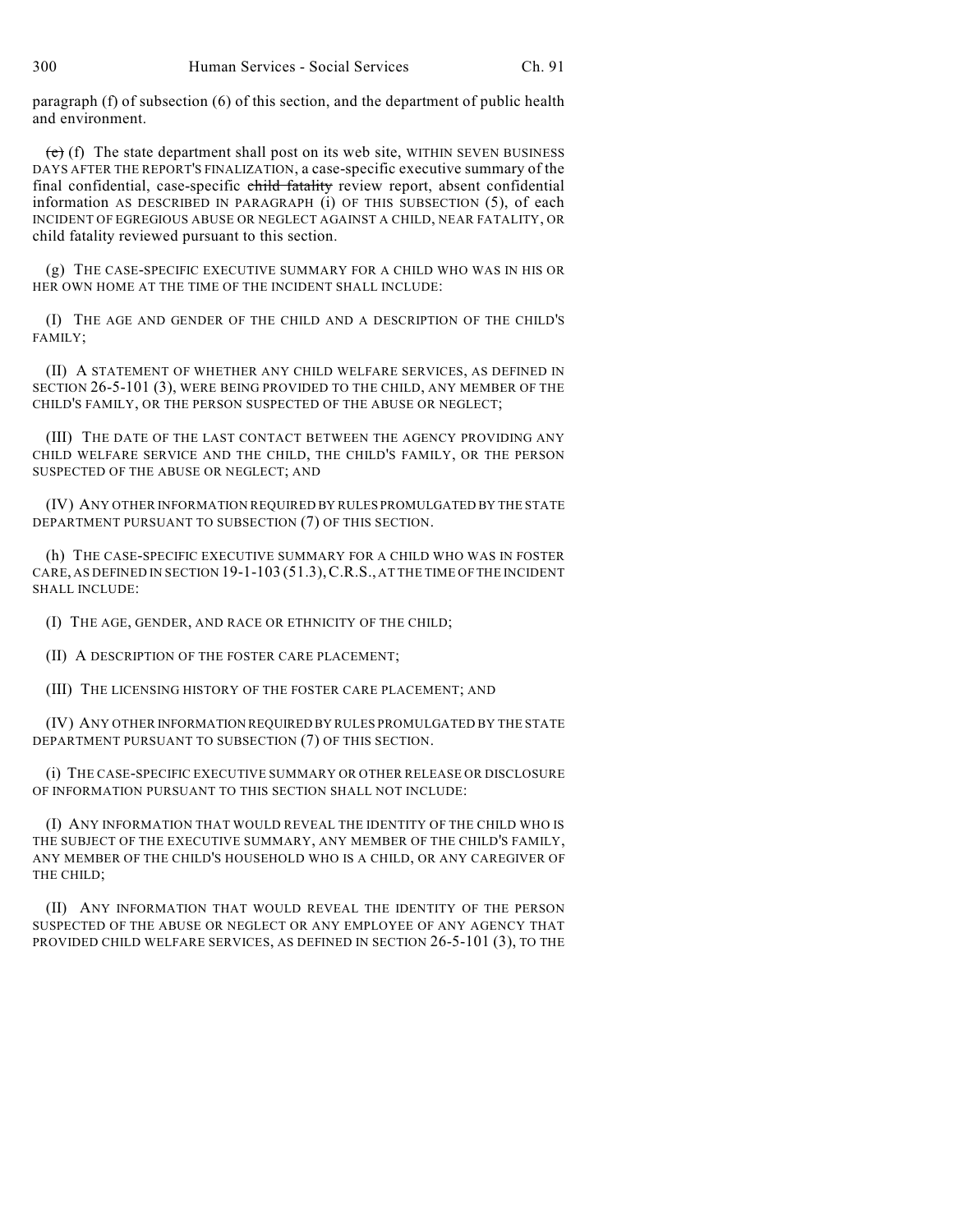CHILD OR THAT PARTICIPATED IN THE INVESTIGATION OF THE INCIDENT OF FATALITY, NEAR FATALITY, OR EGREGIOUS ABUSE OR NEGLECT;

(III) ANY INFORMATION THAT WOULD REVEAL THE IDENTITY OF A REPORTER OR OF ANY OTHER PERSON WHO PROVIDES INFORMATION RELATING TO THE INCIDENT OF FATALITY, NEAR FATALITY, OR EGREGIOUS ABUSE OR NEGLECT;

(IV) ANY INFORMATION WHICH, IF DISCLOSED, WOULD NOT BE IN THE BEST INTERESTS OF THE CHILD WHO IS THE SUBJECT OF THE REPORT, ANY MEMBER OF THE CHILD'S FAMILY, ANY MEMBER OF THE CHILD'S HOUSEHOLD WHO IS A CHILD, OR ANY CAREGIVER OF THE CHILD, AS DETERMINED BY THE STATE DEPARTMENT IN CONSULTATION WITH THE COUNTY THAT REPORTED THE INCIDENT OF FATALITY, NEAR FATALITY, OR EGREGIOUS ABUSE OR NEGLECT AND THE DISTRICT ATTORNEY OF THE COUNTY IN WHICH THE INCIDENT OCCURRED, AND AFTER BALANCING THE INTERESTS OFTHE CHILD, FAMILY, HOUSEHOLD MEMBER, OR CAREGIVER IN AVOIDING THE STIGMA THAT MIGHT RESULT FROM DISCLOSURE AGAINST THE INTEREST OF THE PUBLIC IN OBTAINING THE INFORMATION.

(V) ANY INFORMATION FOR WHICH DISCLOSURE IS NOT AUTHORIZED BY STATE LAW OR RULE OR FEDERAL LAW OR REGULATION.

(j) THE STATE DEPARTMENT MAY NOT RELEASE THE CASE-SPECIFIC EXECUTIVE SUMMARY IF THE STATE DEPARTMENT, IN CONSULTATION WITH THE COUNTY, DETERMINES THAT MAKING THE EXECUTIVE SUMMARY AVAILABLE WOULD JEOPARDIZE ANY OF THE FOLLOWING:

(I) ANY ONGOING CRIMINAL INVESTIGATION OR PROSECUTION OR A DEFENDANT'S RIGHT TO A FAIR TRIAL; OR

(II) ANY ONGOING OR FUTURE CIVIL INVESTIGATION OR PROCEEDING OR THE FAIRNESS OF SUCH PROCEEDING.

 $(f)$  (k) If at any point in the review process it is determined that the INCIDENT OF EGREGIOUS ABUSE OR NEGLECT AGAINST A CHILD, NEAR FATALITY, OR fatality is not the result of abuse or neglect, the review shall cease.

(l) THE STATE DEPARTMENT OR ANY COUNTY DEPARTMENT MAY RELEASE TO THE PUBLIC ANY INFORMATION AT ANY TIME TO CORRECT ANY INACCURATE INFORMATION REPORTED IN THE NEWS MEDIA, SO LONG AS THE INFORMATION RELEASED BY THE STATE DEPARTMENT OR COUNTY DEPARTMENT IS NOT EXPLICITLY IN CONFLICT WITH FEDERAL LAW.

(6) The team shall consist CONSISTS of up to twenty members, appointed on or before September 30, 2011, as follows:

(a) Three members from the state department, appointed by the executive director;

(b) Two members from the department of public health and environment, appointed by the executive director of said department;